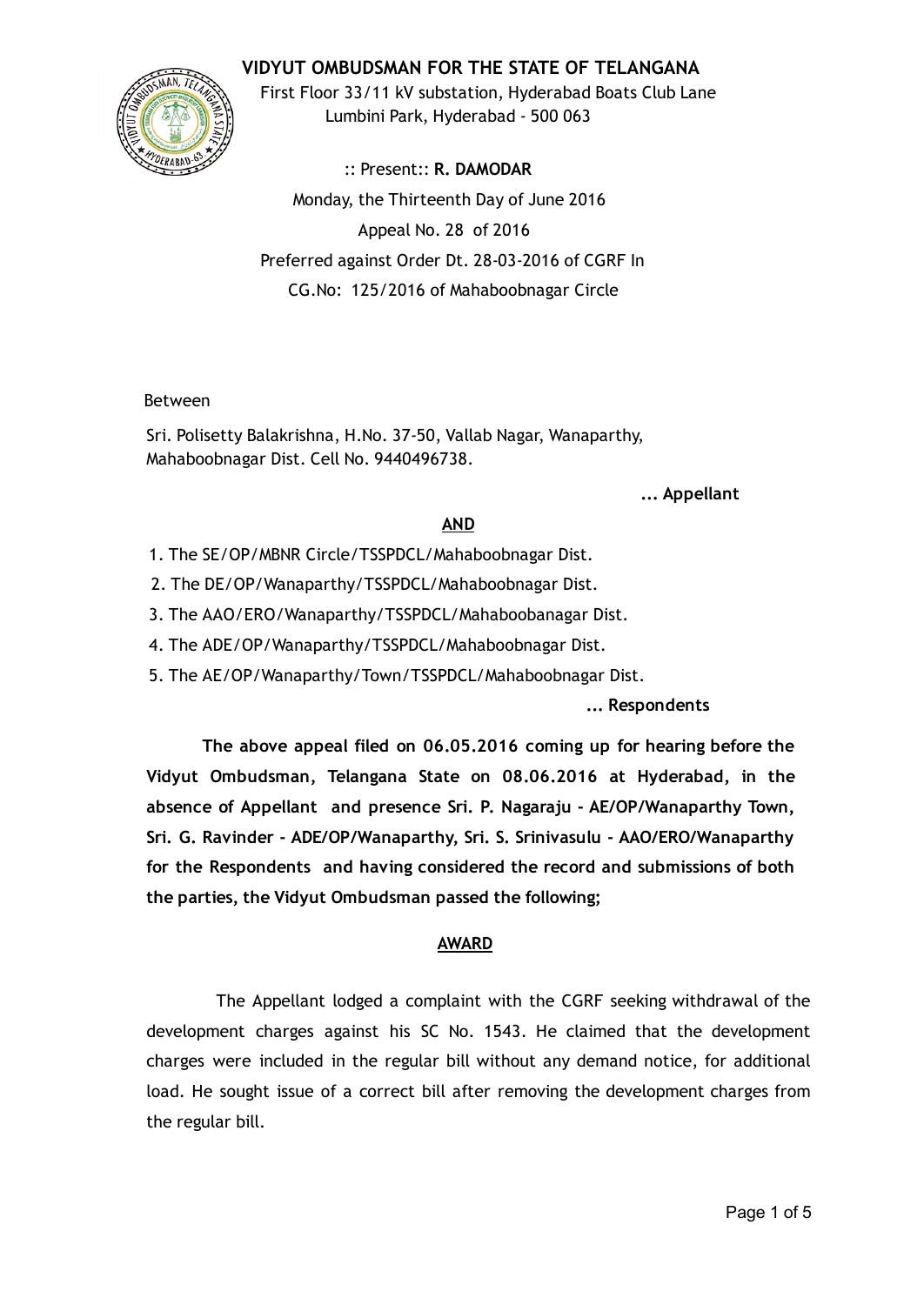2. The 3rd Respondent AAO/ERO/Wanaparthy submitted a reply though a letter dt. 10.3 2016 alleging that a case of additional load was detected over the existing load and a provisional assessment order was issued by the 2nd Respondent ADE/OP/Wanaparthy dt.10.11.2014 for Rs 1400/‐ for regularisation of the load and since the amount was not paid, it was included in the CC bill for Feb,2016.

3. Before the CGRF, the Appellant was absent. The 1st Respondent was present and stated that the contracted load of the Appellant was 0.32kw and when the service connection was inspected on 10.3.2016, the connected load was found as 1.040 KW. The 3rd Respondent stated similarly and claimed that as the Appellant failed to pay the development charges, the same amount was included in the bill of Feb,2016.

4. After considering the material on record and hearing the Respondents, the CGRF through the impugned orders, directed collection of the Development Charges and regularisation of the additional load, according to the procedure.

5. Aggrieved and not satisfied with the impugned orders, the Appellant preferred the present Appeal claiming that the AE(R1) after noticing additional load, has not given any notice to him and demanded Rs 200/‐ towards security deposit and Rs 1200/‐ towards development charges. The Appellant submitted an appeal seeking withdrawal of these amounts claiming that the CGRF has not given details of the procedure, Tariff Order, GTCS etc for charging the development charges and security deposit and that the impugned orders lacked reasons and that the orders issued were one sided and liable to be set aside.

6. The 2nd Respondent filed written submission in the Appeal stating that the SC No. 0101 1543 of the Appellant was released with load of 0.32 KW and during inspection, the total connected load found was 1.040 KW and therefore, a case No. MBR/WNPT/KTK/2467/14 and a provisional assessment order of the 2nd Respondent dt.12.11.214 for Rs 1200/‐ towards development charges + 200 towards Security Deposit totalling Rs 1400/- was issued for regularisation of the load and when the Appellant failed to pay the amount, it was included in the bill of Feb,2016. The Appellant accepted to pay the Security Deposit Charges of Rs 200/‐ after accepting that he has been utilising the load of 1.040 KW. The 2nd Respondent claimed that as per Clause 12.3.3.1 of GTCS, if the Appellant desires to continue with the additonal load, he shall pay the required service line charges, Development charges and consumption deposit.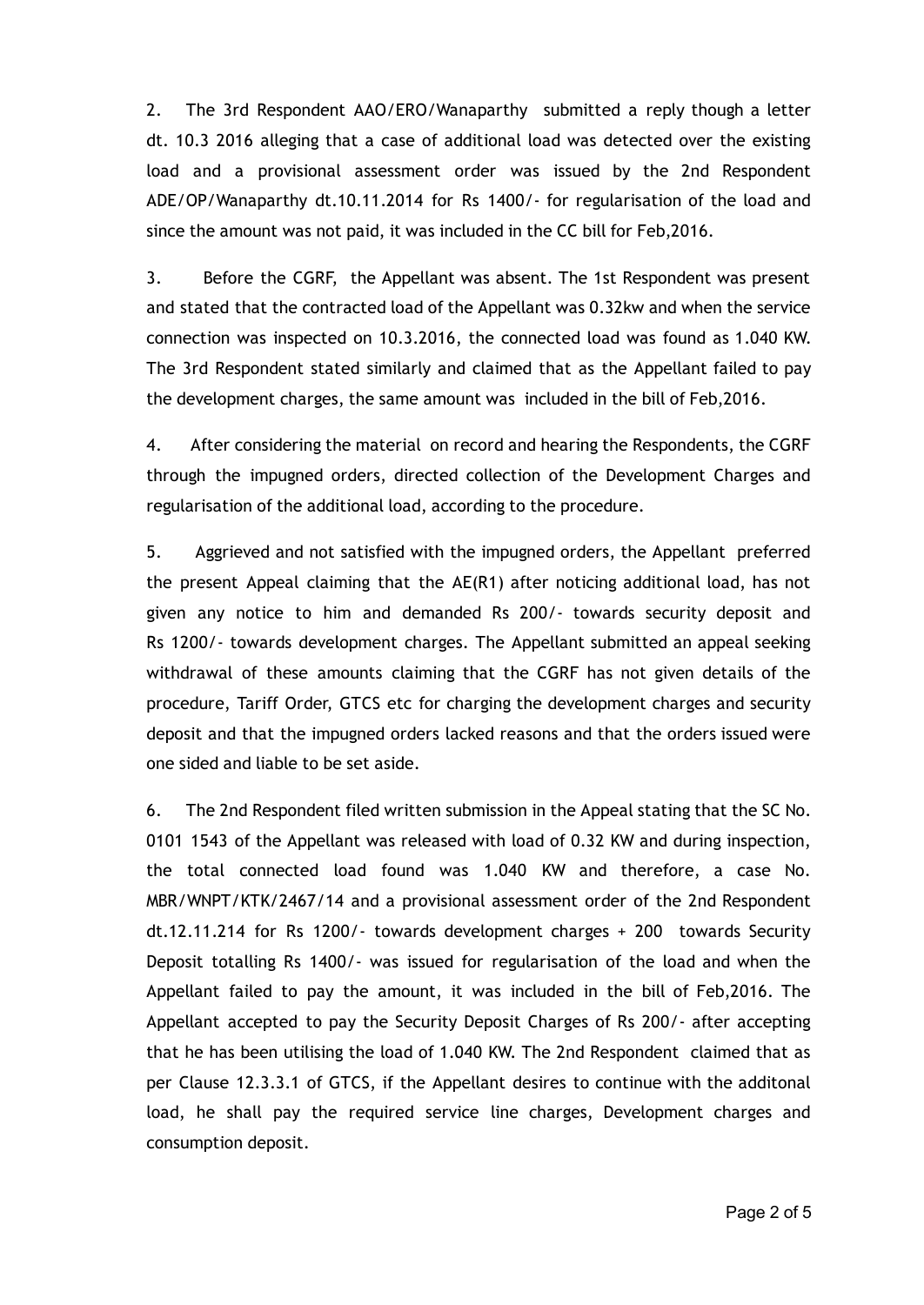7. The 3rd Respondent AAO/ERO/Wanaparthy through his letter dt.31.5.2016 reiterated what the 2nd Respondent has stated.

8. The Appellant even though has been issued notice and informed by phone,failed to appear for hearing. The arguments of the Respondents heard.

9. On the basis of the record, the following issues arise for determination:

i. Whether the appellant is not liable to pay the development charges of Rs 1200/ - and Security Deposit of Rs 200, in view of the fact that no notice was given to him as required under the procedure?

ii. Whether the impugned orders are liable to be set aside?

# Issues 1&2

10. The Appellant has SC No. 1543 with a load of 0.32 KW. The Respondents claimed that during the inspection, the connected load of 1.040 KW was discovered and a provisional assessment order dt.12.11.2014 has been passed by the 2nd Respondent for Rs 1400/‐ in all for regularisation of the load. The Respondents claimed that the Appellant failed to pay the amount and therefore, the amounts were included in the CC bill of Feb,2016. The Appellant claimed that no notice before imposing development charges was issued to him and no procedure was followed by the Respondents in this matter and that the impugned orders are devoid of reasons and sought withdrawal of the Development Charges of Rs 1200/‐.

11. The Appellant is not denying the discovery of load of 1.040 KW and the original contracted load as 0.32 KW to his Service connection. The Appellant has no grievance about payment of Security Deposit of Rs 200/‐ for this additional load. The Appellant has objection about imposition of Development Charges amounting to Rs 1200/without a notice and without following the procedure.

12. A perusal of notice for regularisation of additional load dt.12.11.2014 Demanding Development Charges and Security Deposit for the additional load discovered gives details of the procedure. The Appellant claimed that no notice was given to him before imposition of the Development Charges. As per clause 12.3.3.1(i)" One month notice shall be given to regularise the additional connected load for payment of required service line charges, development charges and consumption deposit, in accordance with the format prescribed in Appendix IX."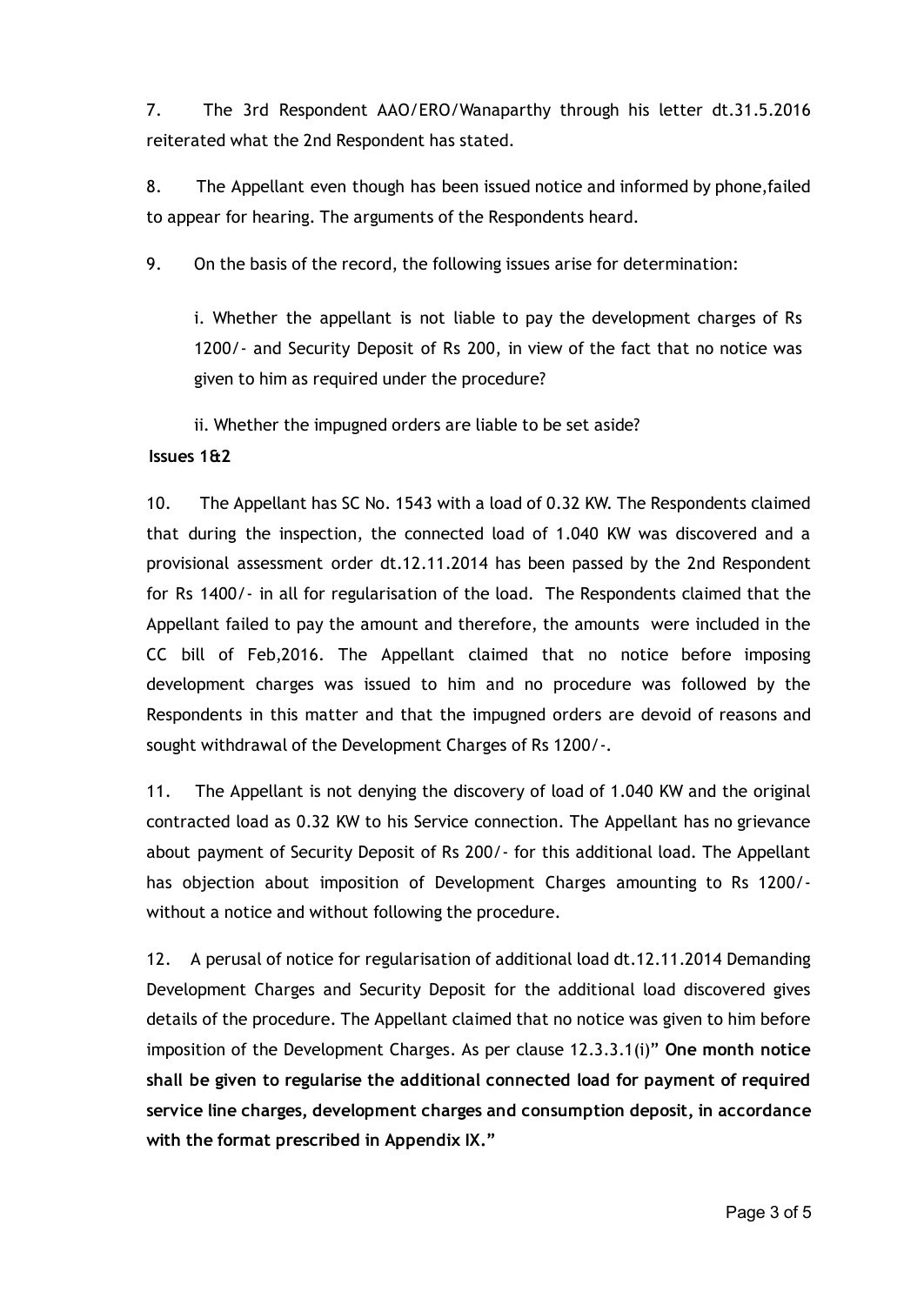13. The notice for regularisation of additional load dt.12.11.2014 is in the proforma prescribed in Appendix IX as required under the clause.

14. Regarding one month notice to regularise the additional connected load, this notice for regularisation of additional load clearly mentions regularisation by paying the required charges within 30 days from the date of service. It also mentions about the fact that in case there is no representation, the service will be disconnected on expiry of notice period from the date of service of this notice, which is as per clause 12.3.3.1(ii) of GTCS. When the Appellant is served with this notice as prescribed in the Appendix IX of GTCS, there should be no grievance to the Appellant about the demand for payment of Development Charges of Rs 1200/‐ The grievance of the Appellant appears to be against the impugned orders not disclosing under what provision and under what procedure the Respondents imposed the charges.

15. The record clearly and unambiguously proves that the Respondents have followed the prescribed procedure and after expiry of 30 days notice for regularisation of the additional load detected, included the development charges and Security Deposit in the bill of Feb,2016 when the Appellant failed to pay the amount for regularising this load. The issue No.1 is answered accordingly.

16. The impugned orders, as rightly contended by the Appellant, are devoid of the provisions of the GTCS under which the orders are passed and the reasons for the conclusion. The issue is answered accordingly.

17. In the result, the Appeal is disposed of confirming the impugned orders, directing the Appellant to pay the Development charges for regularising his additional load.

18. This award shall be implemented within 15 days of its receipt at the risk

of penalties as indicated in clauses 3.38, 3.39, and 3.42 of the Regulation No.

3/2015 of TSERC.

TYPED BY CCO, Corrected, Signed and Pronounced by me on this the 13th day of June, 2016.

Sd/‐

### VIDYUT OMBUDSMAN